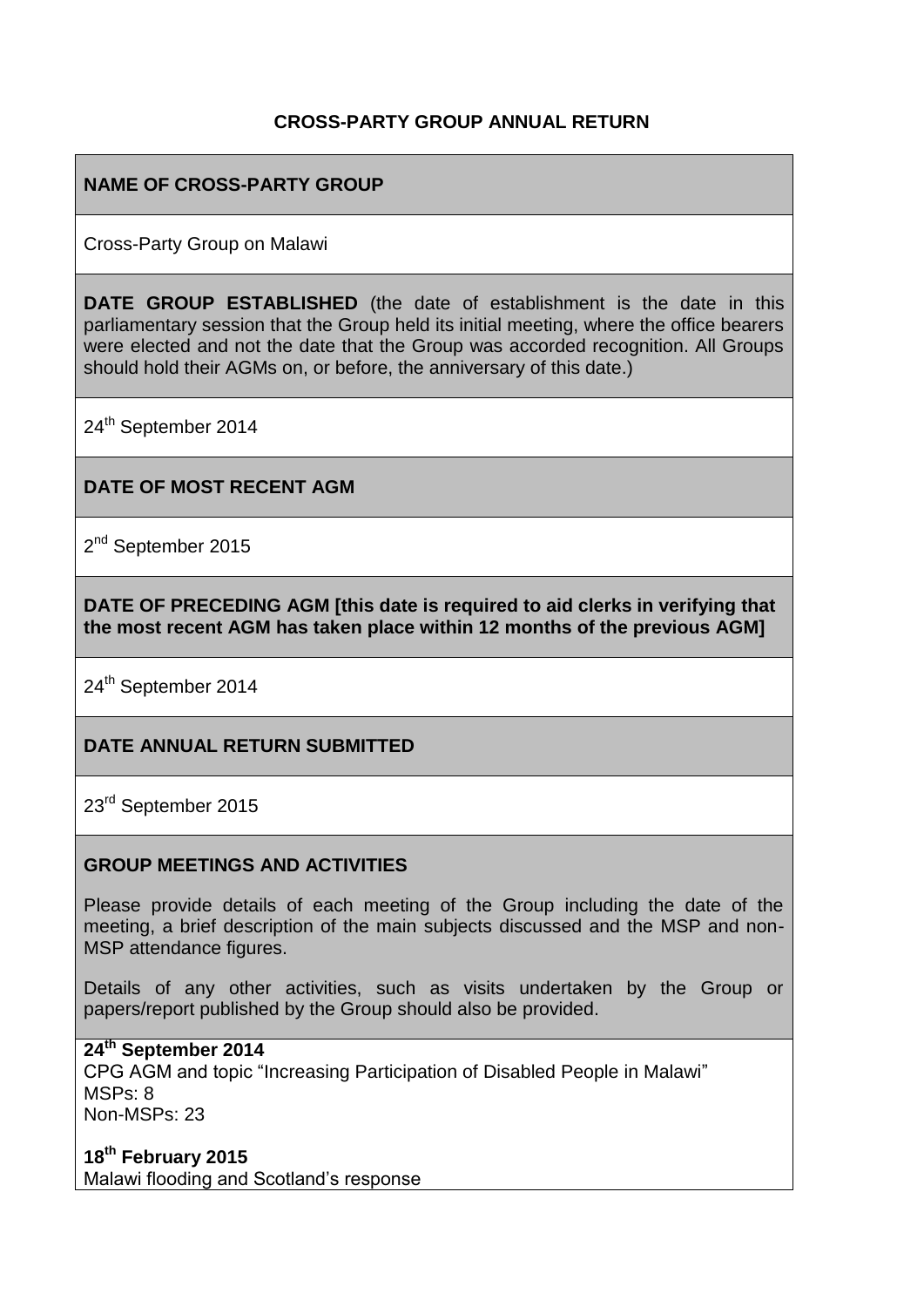MSPs: 2 Non-MSPs: 24

**21st May 2015** Online and distance learning between Scotland and Malawi MSPs: 4 Non-MSPs: 27

# **MSP MEMBERS OF THE GROUP**

Please provide names and party designation of all MSP members of the Group.

| <b>First</b><br>name | <b>Surname</b>                | Organisation                                       |
|----------------------|-------------------------------|----------------------------------------------------|
| Jackie               | <b>Baillie MSP</b>            | <b>Scottish Labour</b>                             |
| Sarah                | <b>Boyack MSP</b>             | <b>Scottish Labour</b>                             |
| Colin                | <b>Beattie MSP</b>            | <b>Scottish National Party</b>                     |
| Ruth                 | Davidson<br><b>MSP</b>        | <b>Scottish Conservative and Unionist</b><br>Party |
| Linda                | Fabiani MSP                   | <b>Scottish National Party</b>                     |
| Alex                 | Fergusson<br><b>MSP</b>       | <b>Scottish Conservative and Unionist</b><br>Party |
| <b>Neil</b>          | <b>Findlay MSP</b>            | <b>Scottish Labour</b>                             |
| Murdo                | <b>Fraser MSP</b>             | <b>Scottish Conservative and Unionist</b><br>Party |
| <b>Patrick</b>       | Harvie MSP                    | <b>Scottish Green Party</b>                        |
| Colin                | <b>Keir MSP</b>               | <b>Scottish National Party</b>                     |
| Liam                 | <b>McArthur</b><br><b>MSP</b> | <b>Scottish Liberal Democrats</b>                  |
| Christina            | <b>McKelvie</b><br><b>MSP</b> | <b>Scottish National Party</b>                     |
| Siobhan              | McMahon<br><b>MSP</b>         | <b>Scottish Labour</b>                             |
| <b>Nanette</b>       | Milne MSP                     | <b>Scottish Conservative and Unionist</b><br>Party |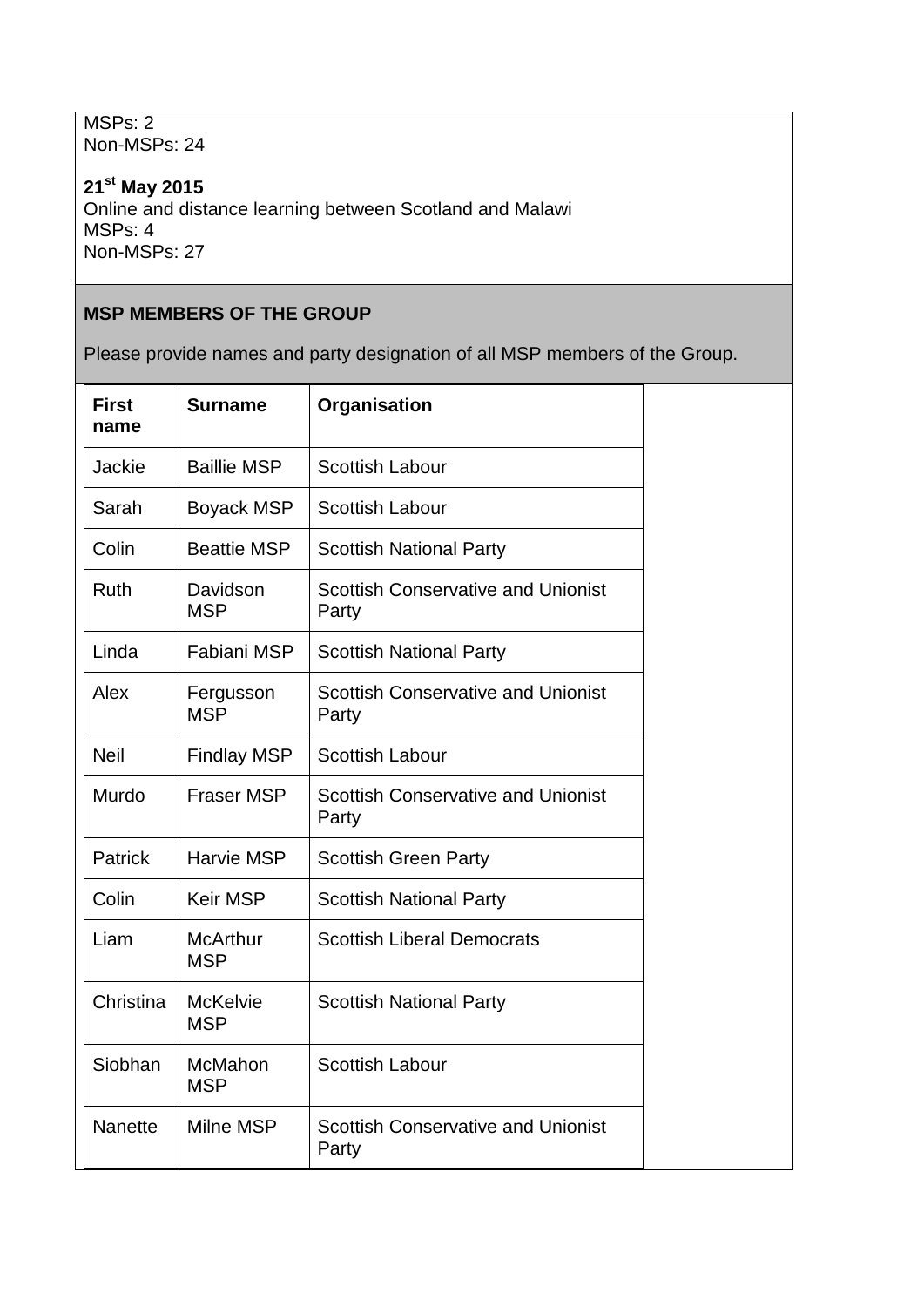| Michael | <b>Russell MSP</b>    | <b>Scottish National Party</b> |  |
|---------|-----------------------|--------------------------------|--|
| Richard | Simpson<br><b>MSP</b> | <b>Scottish Labour</b>         |  |
| Kevin   | <b>Stewart MSP</b>    | <b>Scottish National Party</b> |  |

### **NON-MSP MEMBERS OF THE GROUP**

For organisational members please provide only the name of the organisation, it is not necessary to provide the name(s) of individuals who may represent the organisation at meetings of the Group.

| Individuals   | Colin McLean                          |
|---------------|---------------------------------------|
|               | Pam Wilson                            |
|               | David Stevenson                       |
|               | Magdalene Sacranie                    |
|               | Joyce Phiri                           |
|               | <b>Elspeth Pentland</b>               |
|               | <b>Vincent Mzembe</b>                 |
|               | <b>Joyce Nicoll</b>                   |
|               | <b>Fiona Meikle</b>                   |
|               | <b>Roderick McCafferty</b>            |
|               | Susan Lanham                          |
|               | Georgina Jamieson                     |
|               | Pat Hiddleston                        |
|               |                                       |
|               | <b>Scotland Malawi Partnership</b>    |
| Organisations | University of St. Andrews             |
|               | The Chesney Trust                     |
|               | <b>Church of Scotland</b>             |
|               | Eye of the Child                      |
|               | <b>British Council</b>                |
|               | Royal College of Nursing              |
|               | <b>Edinburgh University</b>           |
|               | <b>Scotland Malawi Business Group</b> |
|               | <b>Edinburgh University</b>           |
|               | Imani Enterprise                      |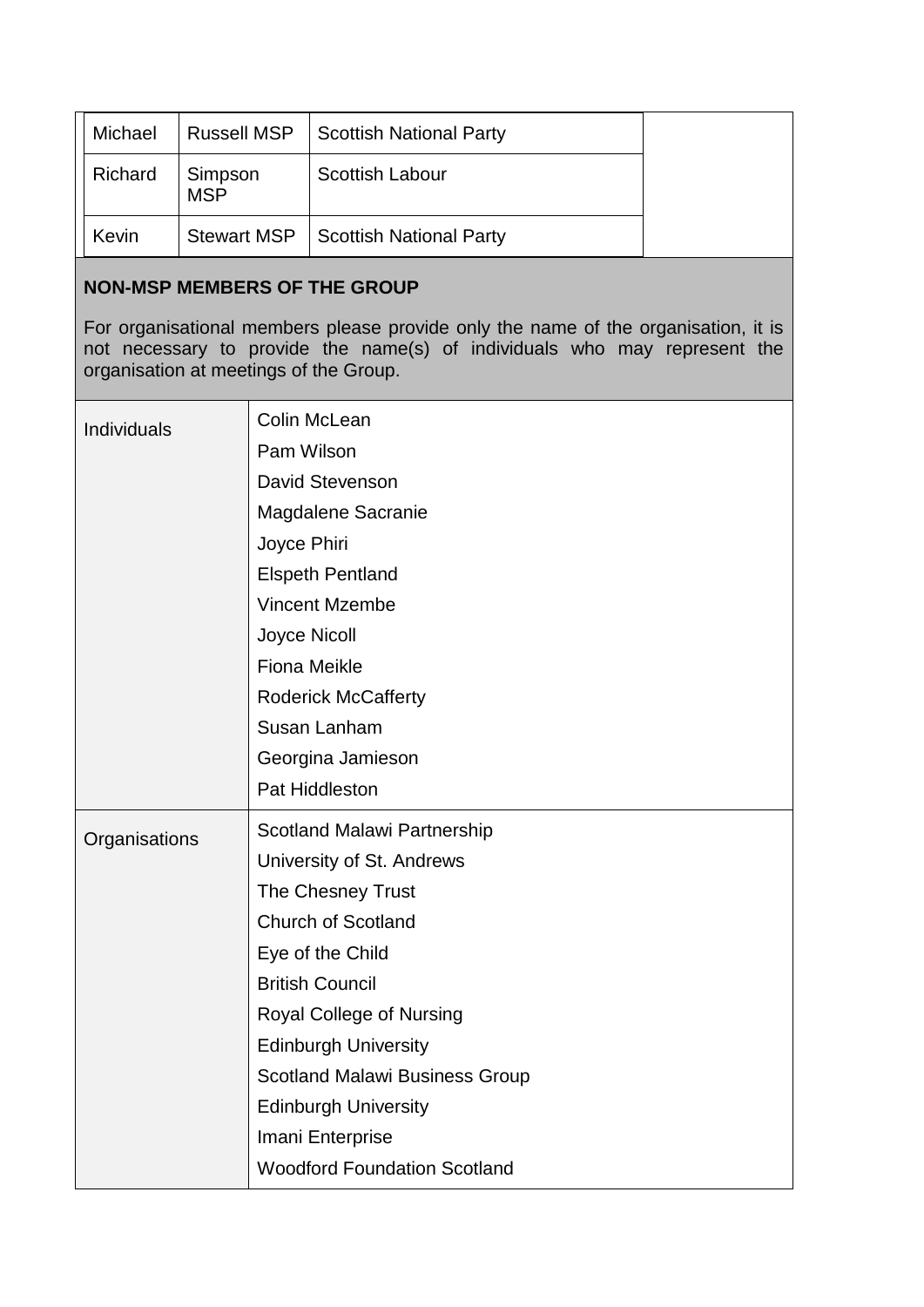| Royal Agricultural Society of the Commonwealth |
|------------------------------------------------|
| <b>Wickerman Festival</b>                      |
| <b>Christian Aid</b>                           |
| Developing World Health                        |
| <b>Glasgow City Council</b>                    |
| The Soko Fund                                  |
| <b>Mamie Martin Fund</b>                       |
| University of Dundee                           |
| Lusobilo Orphan Project                        |
| Centre for Inclusion and Equity, Aberdeen      |
| <b>Malawi Tomorrow</b>                         |
| <b>Edinburgh Napier</b>                        |
| Developing World Health                        |
| <b>Abolish Poverty and Starvation</b>          |
| <b>Concern Worldwide</b>                       |
| Imani                                          |
| Mother's Union                                 |
| GeoVision                                      |
| Dunblane Likhubula Partnership                 |
| <b>Friends of Play Soccer Malawi</b>           |
| <b>Glasgow City Council</b>                    |
| <b>Malawi Hon Consul for Scotland</b>          |
| The University of Dundee                       |
| Oxfam                                          |
| <b>NHS Forth Valley</b>                        |
| <b>Classrooms for Malawi</b>                   |
| <b>CBM UK</b>                                  |
|                                                |

# **GROUP OFFICE BEARERS**

Please provide names for all office bearers. The minimum requirement is that two of the office bearers are MSPs and one of these is Convener – beyond this it is a matter for the Group to decide upon the office bearers it wishes to have. It is permissible to have more than one individual elected to each office, for example, coconveners or multiple deputy conveners.

| Convener | Michael Russell MSP and Liam McArthur MSP |
|----------|-------------------------------------------|
|          |                                           |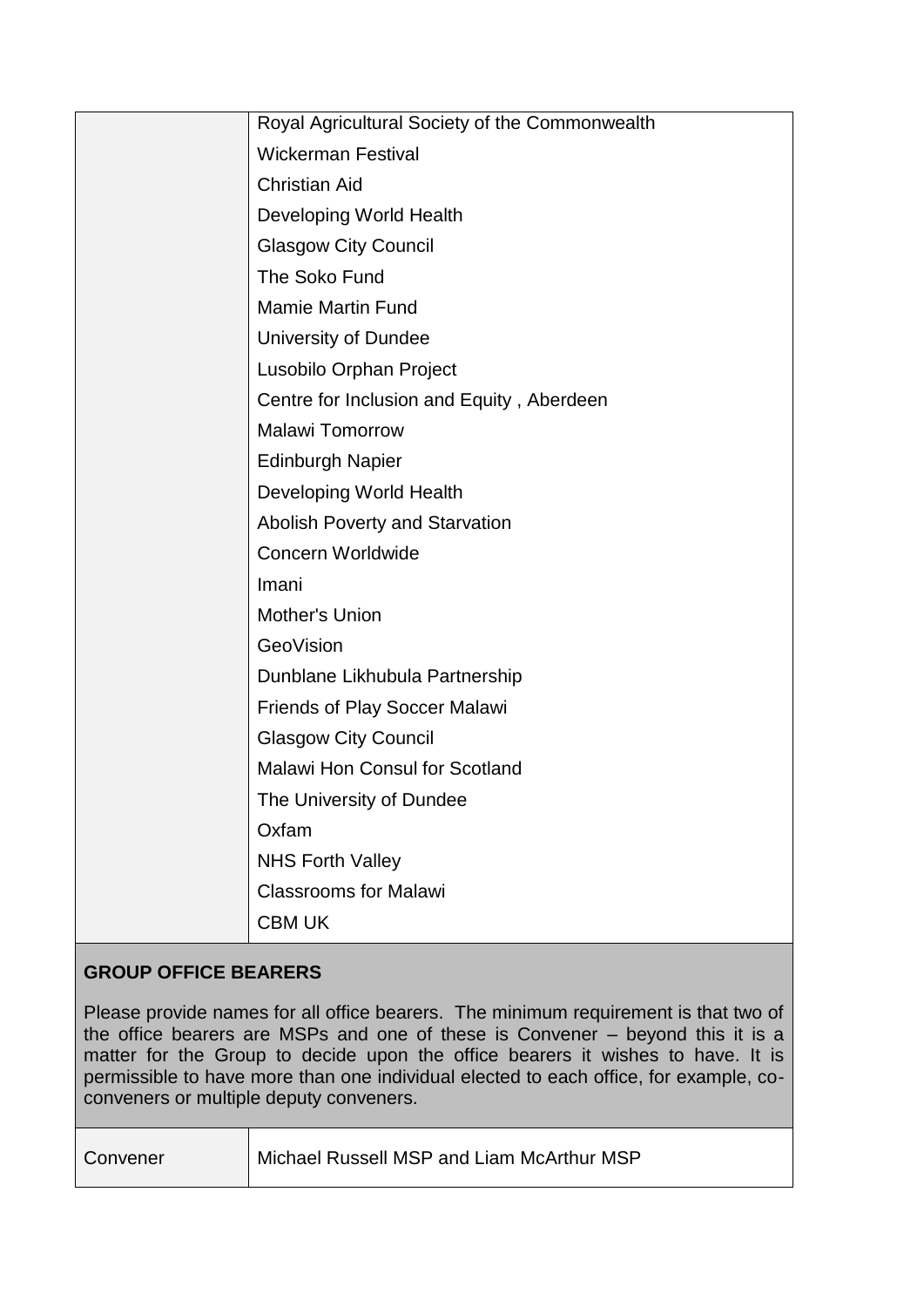| <b>Deputy Convener</b> | Siobhan McMahon MSP, Christina McKelvie MSP, Alex<br>Fergusson MSP and Patrick Harvie MSP |
|------------------------|-------------------------------------------------------------------------------------------|
| Secretary              | Scotland Malawi Partnership                                                               |
| Treasurer              | N/A                                                                                       |

## **FINANCIAL BENEFITS OR OTHER BENEFITS RECEIVED BY THE GROUP**

Please provide details of any financial or material benefit(s) received from a single source in a calendar year which has a value, either singly or cumulatively, of more than £500. This includes donations, gifts, hospitality or visits and material assistance such as secretariat support.

Details of material support should include the name of the individual providing support, the value of this support over the year, an estimate of the time spent providing this support and the name of the organisation that this individual is employed by / affiliated to in providing this support.

Groups should provide details of the date on which the benefit was received, the value of the benefit and a brief description of the benefit.

If the Group is not disclosing any financial information please tick the box to confirm that the Group has considered the support received, but concluded it totalled under the threshold for disclosure (£500).

## **SUBSCRIPTION CHARGED BY THE GROUP**

Please provide details of the amount charged and the purpose for which the subscription is intended to be used.

# **CONVENER CONTACT DETAILS**

| Name                     | Liam McArthur MSP/ Michael Russell MSP                  |
|--------------------------|---------------------------------------------------------|
| Parliamentary<br>address | The Scottish Parliament<br>Edinburgh<br><b>EH99 1SP</b> |